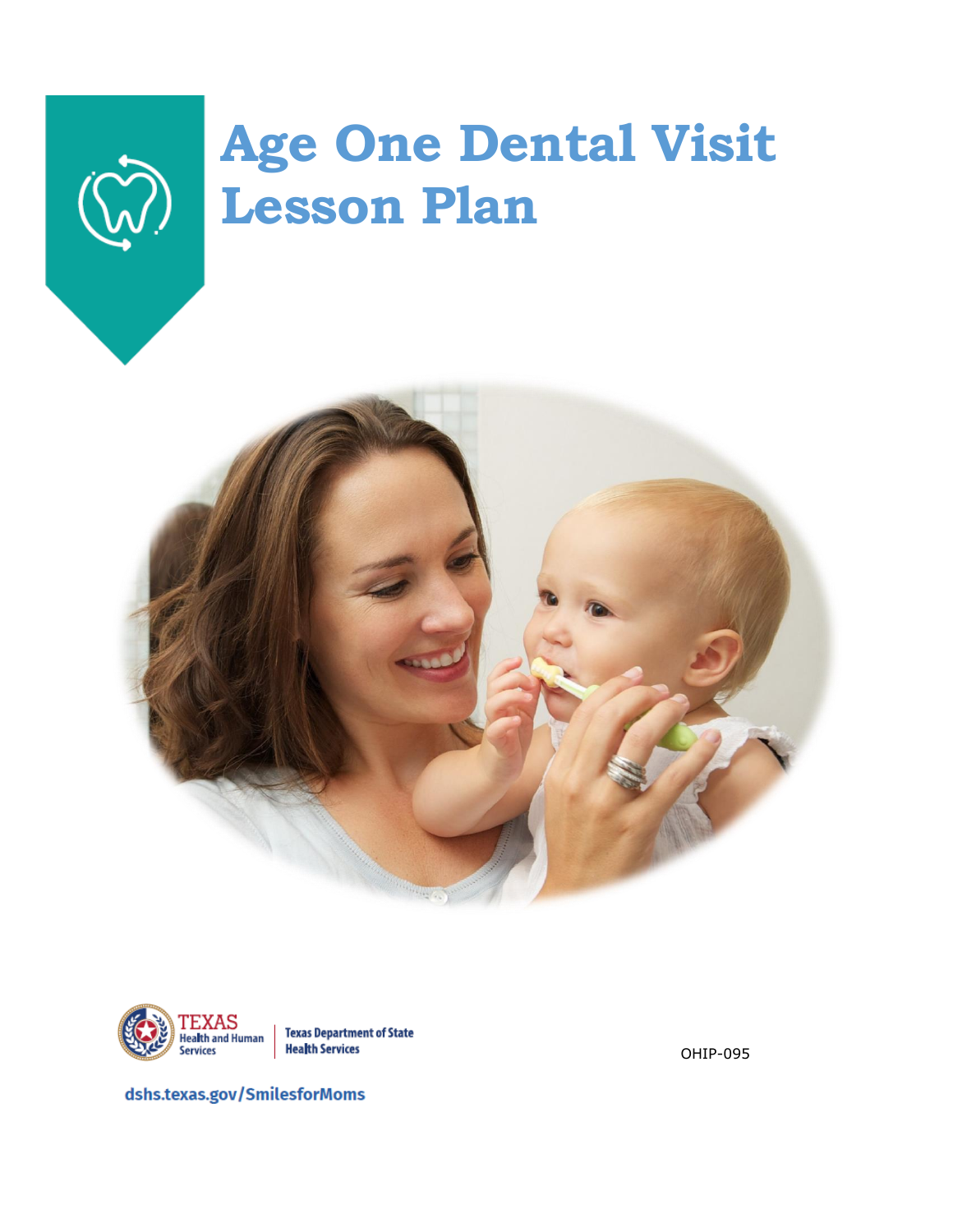# **Lesson Plan**

## Audience:

Public, parents, caregivers, home visitors, community health workers

## Lesson Objectives:

The audience should be able to:

- Discuss at what age children should go to the dentist for their first dental appointment.
- Describe what happens during a child's first dental visit.
- **•** Discuss and show proper oral hygiene for mom and baby.

## Key Messages:

- Your child's first dental visit should take place after the first tooth appears, but no later than their first birthday.
- Clean your baby's mouth daily.
- Brush your baby's teeth with a small amount of fluoride toothpaste.
- **·** Give water only in bedtime bottles.
- Avoid giving your child food and drinks containing sugar. Children should not have fruit juice during their first year.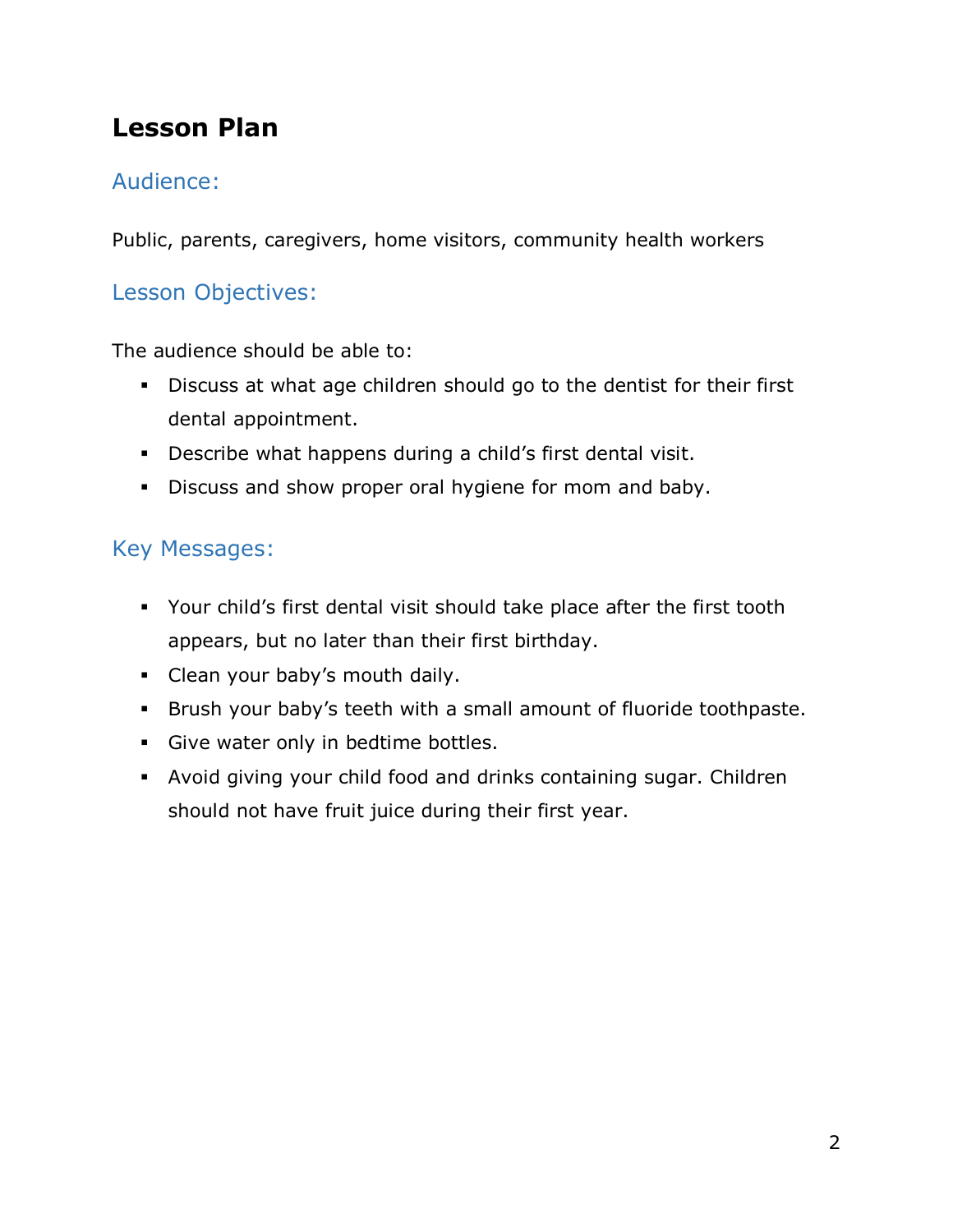## Background Information for Trainer

Children should have their first dental visit before age one or when their first tooth appears in the mouth. This first dental visit is quick and fun and introduces the child to the dental team. Why so early? As soon as baby has teeth, he or she can get cavities.

The dentist will examine baby to make sure their jaws and teeth are developing like they should. The exam will likely happen with the child in their parent's lap. This is called a knee-to-knee exam. The parent will hold baby and lean them back onto the dentist's lap so they can look in baby's mouth. The dentist will count baby's teeth and check for white or dark spots which may be signs of tooth decay. Fluoride varnish may be applied to prevent cavities. If baby cries a little or wiggles during the



exam, it's okay. It's normal, and the dentist understands this is a new experience for baby!

During the first dental visit, the dentist educates parents on how to take care of their child's teeth. This may include how to brush baby's teeth, the use of fluoride, and healthy habits. The dentist will advise parents on the need for fluoride.

Parents and other caregivers can and should ask questions. A baby's first visit to the dentist sets the stage for lifelong good oral health. That is why it is important "*to get it done by age one*." Being proactive about a child's dental health today can help keep their smile healthy for life.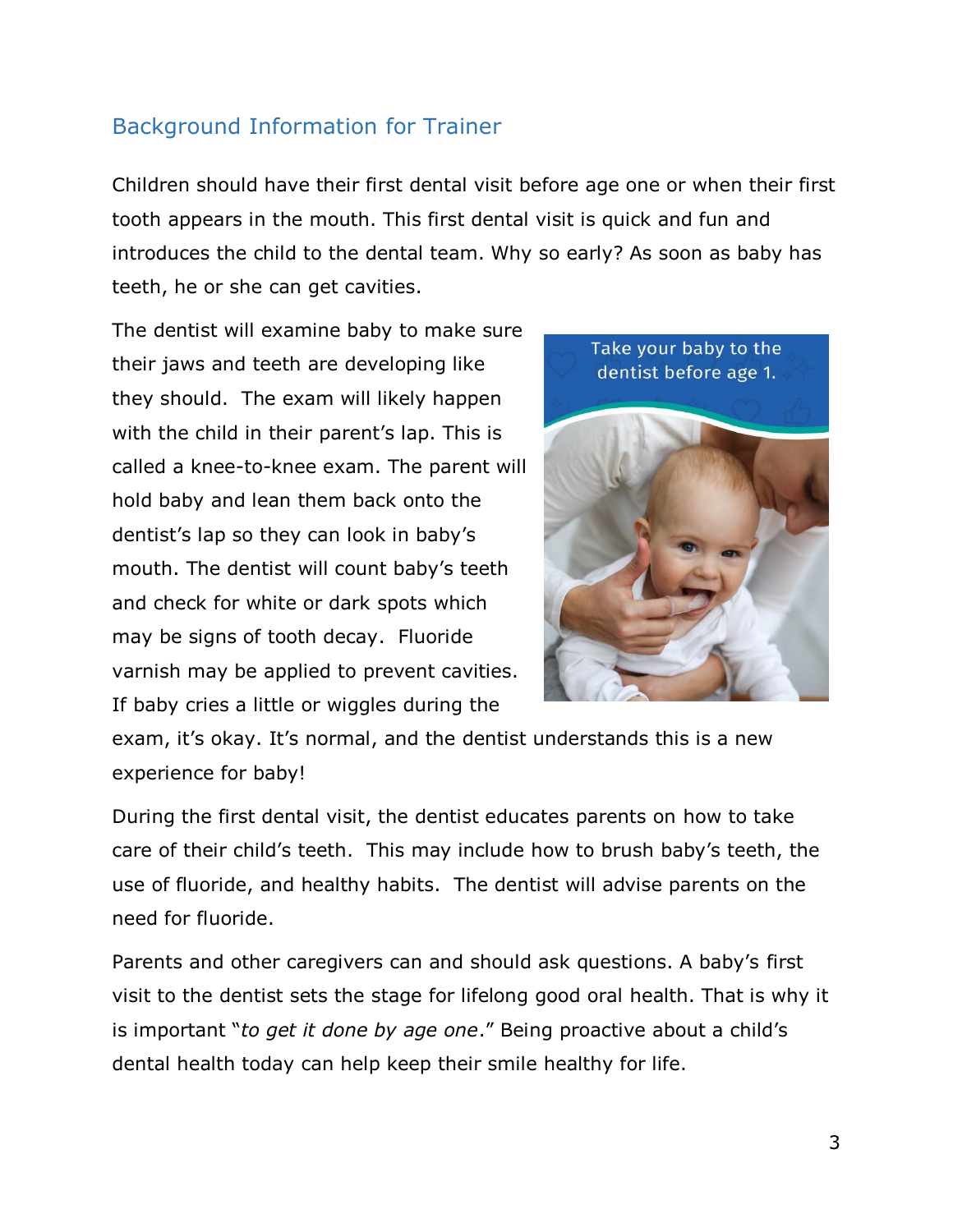## Tips for a great visit

- $\triangleright$  Help get your child ready for the visit by talking to them about what is going to happen. Reading books or watching videos may help your child be less fearful and more confident.
- $\triangleright$  Don't schedule an appointment during naptime. Instead, pick a time your child is usually well-rested and cooperative.
- ➢ Make sure your child has had a light meal before their appointment, so they won't be hungry during their visit. Brush their teeth after they eat.
- $\triangleright$  Save snacks for after the visit so they aren't on your child's teeth during the exam.
- ➢ Think of the appointment as a happy and fun experience. If your child becomes upset during the visit, work with your dentist to calm your child.

Texas Health Steps (Medicaid Program) and Texas CHIP (Children's Health Insurance Plan) cover dental visits for children starting at six months of age.

Call 2-1-1 for information on finding a dentist.

## Materials/Supplies for the Lesson Plan

## **Videos:**

- English *[Baby Steps for Tiny Teeth](https://youtu.be/nyEbrW2oCzw)* (length 6:37)
- Spanish -*[La Salud dental del beb](https://youtu.be/uURvt0UCX5U)é* (length 7:26)

## **Handouts:**

- Fast Facts: My Child's First Dental Visit (OHIP-046)
- Fast Facts: They're Not Just Baby Teeth (OHIP-041)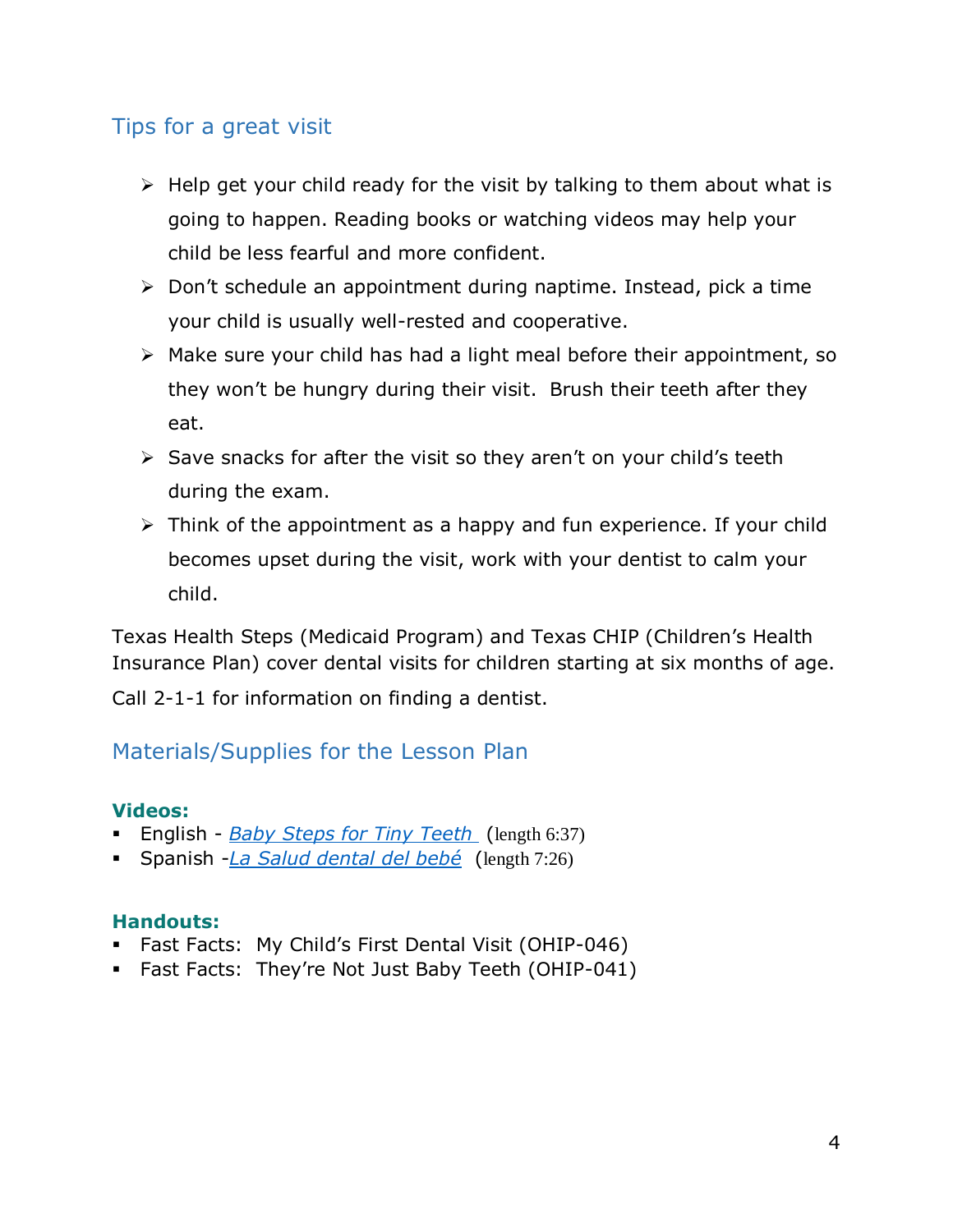## Agenda for Lesson Plan

Explain to your audience that today's session is about baby's first visit to the dentist. You'll ask some questions first to get everyone thinking, then you'll show them a video. After the video everyone will discuss what they saw, and you'll ask a few review questions.

## **1. Trigger questions to spark curiosity:**



## **2. Watch the video.**

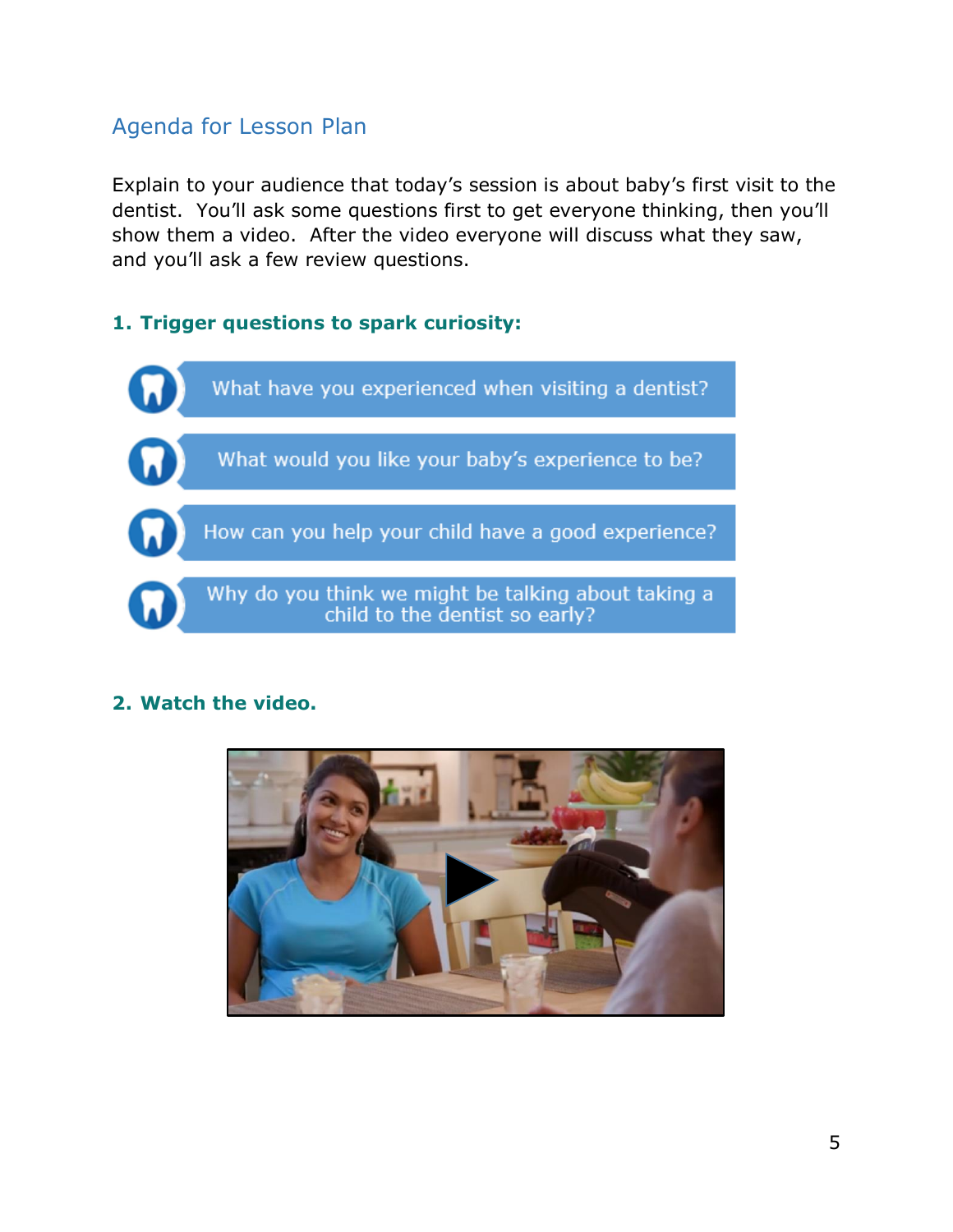## **3. Questions to ask after watching the video:**

### **What did you think about the video? Did anything surprise you about it?**

*Answers you may hear: what it was like seeing a baby getting an exam, the types of things the dentist was talking about, the things the mom was telling her friend about, etc.*

### **When should you take your child for their first dental visit? Why that age?**

*Answer: After the first tooth appears, but no later than their first birthday or by one-year of age. It is important to catch small problems early, before they become bigger.*

#### **How often should you clean your child's mouth?**

*Answer: Whether you breast or bottle feed, wipe your baby's gums after each feeding and before bedtime.*

### **Should you use fluoride toothpaste? How much?**

*Answer: Brush twice a day using a small smear of toothpaste containing fluoride. This amount is about the size of a grain of rice.* 

### **Is fruit juice good for your child?**

*Answer: No, avoid giving your child foods and drinks containing sugar. Children should not have fruit juice during their first year.*

## **4. Share and review Fast Facts handouts.**

## **5. Final questions:**

#### **How can you find a dentist?**

*Answer: For help finding a dentist, call the 2-1-1 information and referral line. It is available 24 hours a day, 7 days a week. You can also ask your prenatal doctor for help with a referral to a dentist.*

## **How do you schedule an appointment with a dentist?**

*Answer: The 2-1-1 Help Line can assist you with scheduling an appointment.*